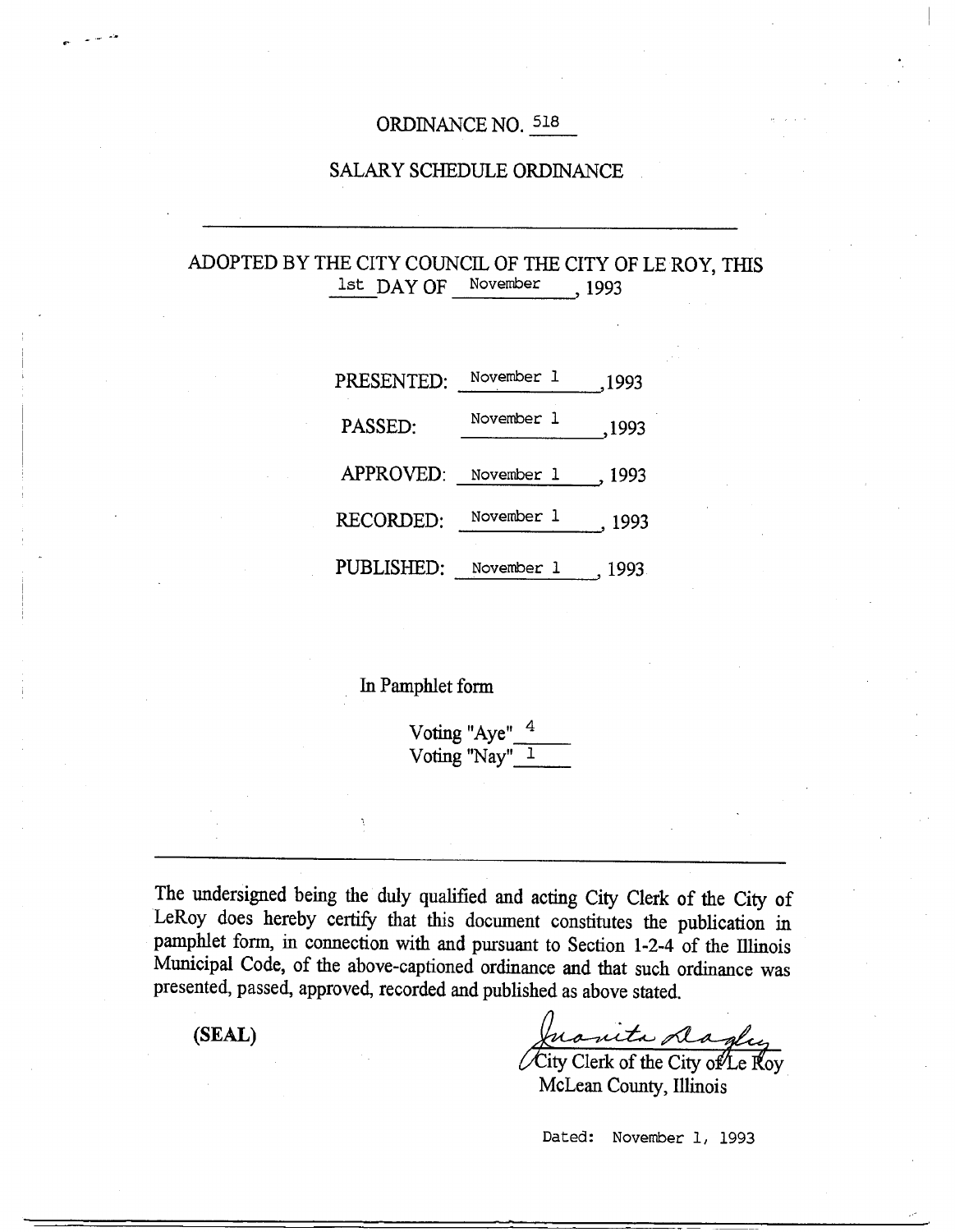# ORDINANCE NO. 518

# SALARY SCHEDULE ORDINANCE

## WHEREAS, certain changes are desired in the Salary Schedule Ordinance of this City:

NOW, THEREFORE, IT IS HEREBY ORDAINED, by the City Council of the City of Le Roy, McLean County, Illinois in regular session this **1st day of November**, 1993, that the schedule ' effective May 1, 1993 for newly elected officers, appointed officers and employees of this City be as follows:

#### **SECTION I Salary Schedule for Elected Officers:**

| Mayor      | \$3,500.00                     |
|------------|--------------------------------|
| City Clerk | \$18,500.00                    |
| Treasurer  | \$1,200.00                     |
| Alderman   | 50.00                          |
|            | per meeting attended including |
|            | two paid absences              |

SECTION II Salary and Pay Schedule for Appointed Officers and Employees:

City Attorney - \$ 50.00 per hour for Council meetings attended

\$100.00 per hour for additional legal services plus out-of-pocket expenses

| Superintendent of Street Department           | \$24,358.00 per year |                      |  |
|-----------------------------------------------|----------------------|----------------------|--|
| Assistant Street Dept. Superintendent         |                      |                      |  |
| Street Department Employees (Full-time)       | \$                   | 9.32 per hour        |  |
| Street Department Employees (Part-time)       | S                    | 6.03 per hour        |  |
| City Marshal/Police Chief                     |                      | \$26,500.00 per year |  |
| Assistant City Marshal/Police Chief           | \$                   | 9.40 per hour        |  |
| Police Officers (Full-time with PTI)          | \$                   | 10.00 per hour       |  |
| Police Officers (Full-time, no PTI)           | \$                   | 8.75 per hour        |  |
| Police Officers (Part-time with PTI           | \$                   | 7.00 per hour        |  |
| Police Officers (Part-time, no PTI)           | $\mathbf S$          | 6.75 per hour        |  |
| Superintendent of Water Department            |                      | \$22,798.00 per year |  |
| Assistant Water Dept. Superintendent          |                      |                      |  |
| Water Plant Supervisor                        | \$                   | 10.75 per hour       |  |
| Water Department Employees - Class B license  | \$                   | 9.00 per hour        |  |
| Water Department Employees - Class C license  | \$                   | 8.69 per hour        |  |
| Water Department Employees - Class D license  | \$                   | 8.58 per hour        |  |
| Water Department Employees - No license       | \$                   | 8.32 per hour        |  |
| Water Department Employees - Part-time        | \$                   | 6.03 per hour        |  |
| Superintendent of Sewage Department           |                      | \$24,358.00 per year |  |
| Assistant Superintendent of Sewage Department |                      |                      |  |
| Sewer Treatment Plant Supervisor              | S                    | 10.75 per hour       |  |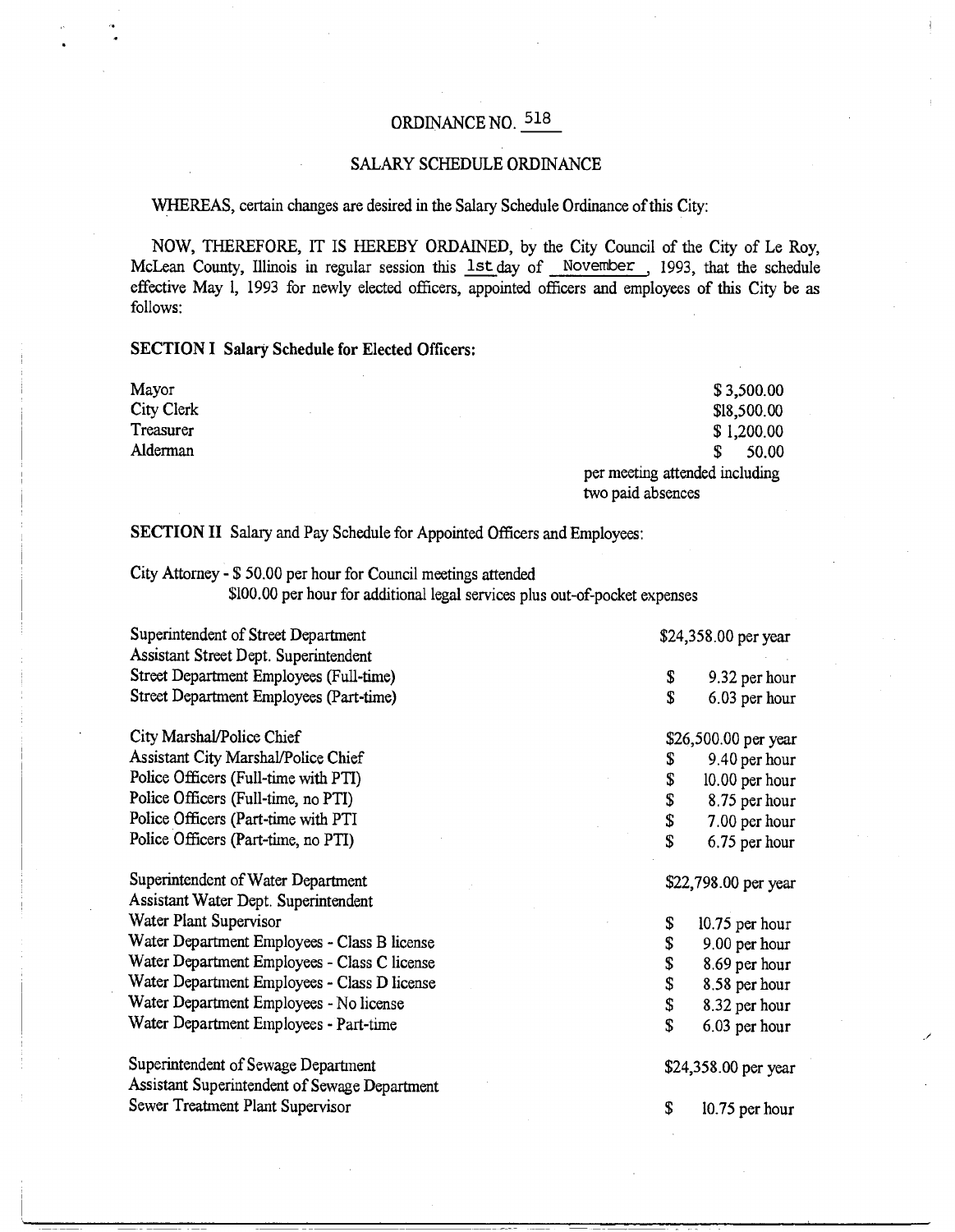| Sewer Department Employees - Class III license                | \$                   | 9.00 per hour        |
|---------------------------------------------------------------|----------------------|----------------------|
| Sewer Department Employees - Class IV license                 | \$                   | 8.58 per hour        |
| Sewer Department Employees - No license                       | \$                   | 8.32 per hour        |
| Sewer Department Employees - Part-time                        | \$                   | 6.03 per hour        |
| Sewer or Water Department Employees - Class III sewer license |                      |                      |
| with Class B water license                                    | \$                   | 9.85 per hour        |
| Sewer or Water Department Employees - Class III sewer license |                      |                      |
| with Class C water license                                    | \$                   | 9.26 per hour        |
| Sewer or Water Department Employees - Class III sewer license |                      |                      |
| with Class D water license                                    | \$                   | 9.11 per hour        |
| Sewer or Water Department Employees - Class IV sewer license  |                      |                      |
| with Class B water license                                    | \$                   | 9.26 per hour        |
| Director of Public Works                                      |                      | \$31,560.00 per year |
|                                                               |                      |                      |
| Superintendent of any two Departments                         | \$26,643.00 per year |                      |
| City Clerk Assistant (with health insurance)                  | \$                   | 6.01 per hour        |
| Administrative Assistant to Mayor and Council                 | \$                   | 8.32 per hour        |
| <b>ESDA</b> Director                                          | $\mathbf S$          | 50.00 per month      |
|                                                               |                      | vehicle expense      |
| Animal Control Officer                                        | \$                   | 150.00 per month     |
|                                                               |                      | (contract service)   |
| Zoning Administrative Officer                                 | \$                   | 5.00 per bldg.       |
|                                                               |                      | permit issued        |
| Zoning Administrative Officer                                 | \$                   | 35.00 per month      |
|                                                               |                      | vehicle expense      |
| Summer Youth Employment                                       | \$                   | 5.00 per hour        |
|                                                               |                      |                      |

Any employee assigned to acting position of Supervisor or higher position shall be paid \$12.00 per hour after seventy two (72) hours, then to be paid that rate from start date with the exception of Acting City Marshal/Police Chief who shall receive an hourly rate equal to City Marshal/Police Chief salary from starting date.

Court time duty of Police Officers will be considered straight time, no overtime considered.

All new full-time employees, with the exception of police officers, will be paid full pay from hire date and remain on probation for a period of 90 days to determine ability to perform work satisfactorily. All new full-time police officers will be paid full pay from hire date for a period of 120 days probational period with additional time of probation added at the discretion of the City Council as deemed necessary with performance evaluated annually or as required.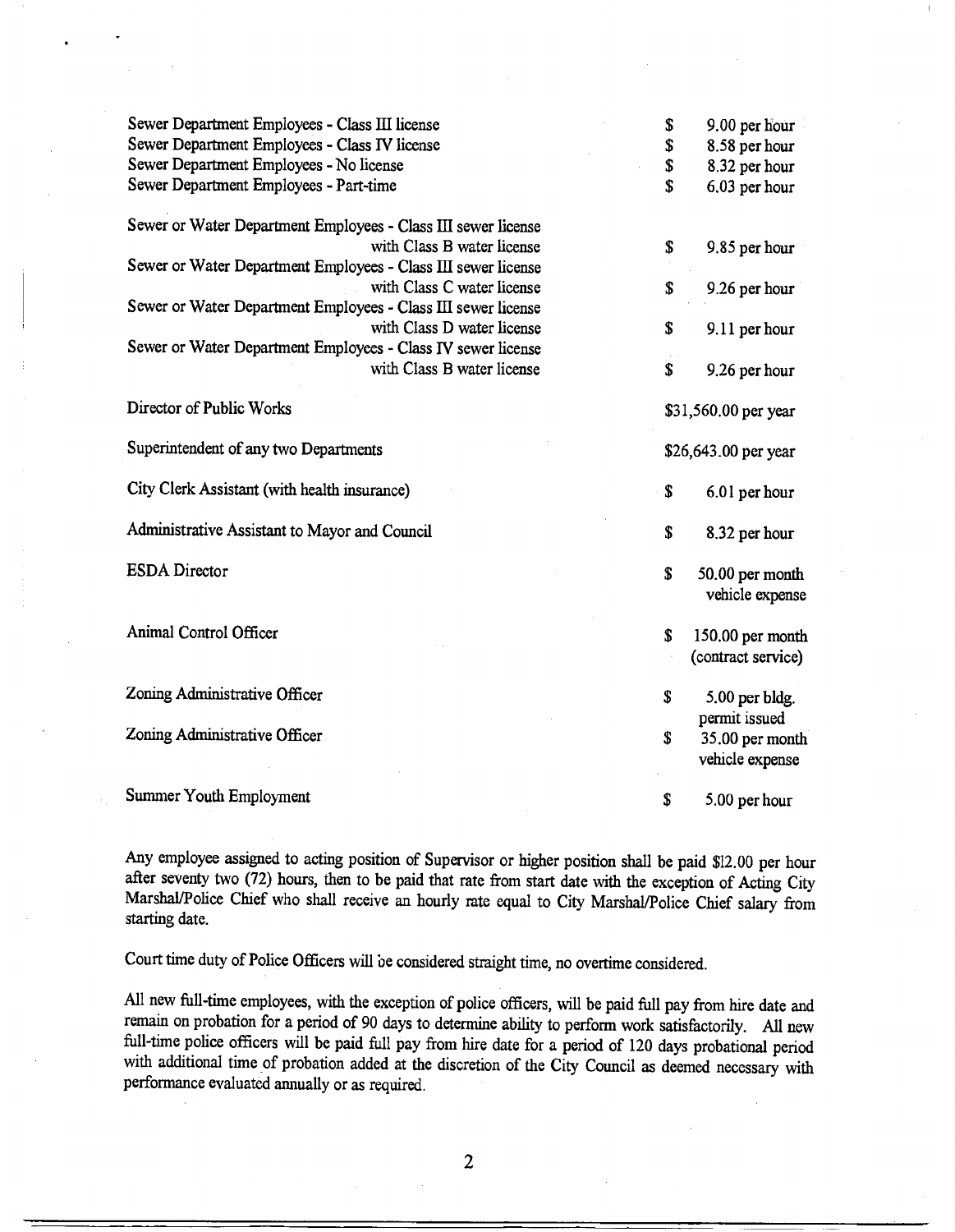**BE IT FURTHER ORDAINED** that all prior ordinances or portions thereof of this City in conflict herewith be and they are hereby repealed.

SECTION III This ordinance shall be in full force and effect from and after its passage, approval and publication in pamphlet form, as required by law.

PASSED by the City Council of the City of Le Roy, Illinois, upon the motion by Lois Parkin seconded by Randy Zimmerman, by roll call vote on the <sup>1st</sup> day of November 1993, as follows:

Aldermen elected  $5$  Aldermen present 5

VOTING AYE: Randy Zimmerman, Lois Parkin, Robert D. Johnson, David McClelland (names)

VOTING NAY: None

(names)

ABSENT, ABSTAIN, OTHER: None

(names)

and deposited and filed in the office of the City Clerk in said municipality on the  $1st$  day of November 1993.

Juanita <u>Lagley</u>

McLean County, Illinois.

**APPROVED** by the Mayor of the City of Le Roy, Illinois, this 1st day of November , <sup>1993</sup>

Jerry C. Davis, Mayor of the City of Le Roy, McLean County, Illinois

**ATTEST:** 

**(SEAL)** 

(Kianita Dagley, City Clerk of the City of Le Rov McLean County, Illinois